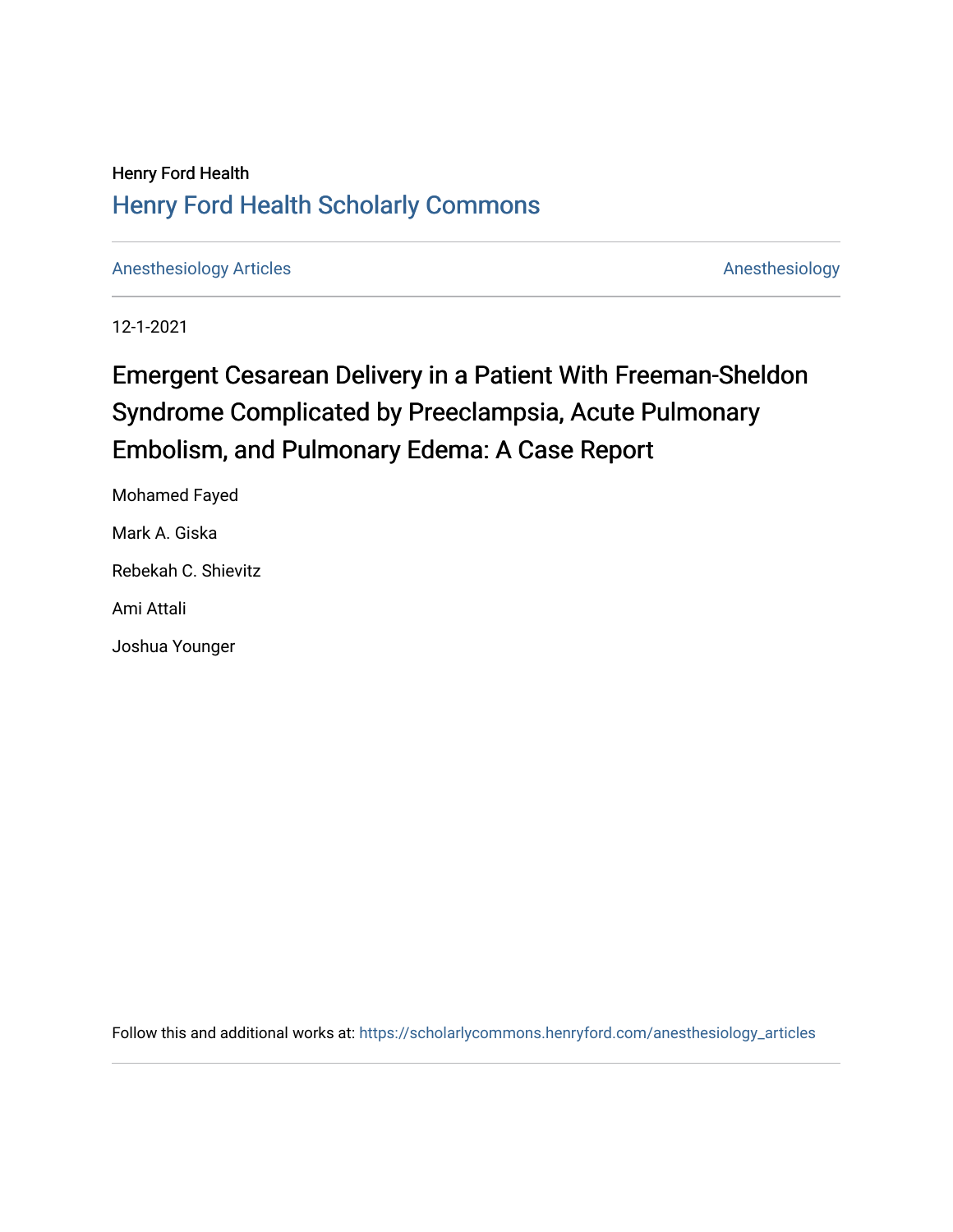Cureus

**Review began** 12/25/2021 **Review ended** 12/28/2021 **Published** 12/29/2021

#### **© Copyright** 2021

Fayed et al. This is an open access article distributed under the terms of the Creative Commons Attribution License CC-BY 4.0., which permits unrestricted use, distribution and reproduction in any medium, provided the original author and source are credited.

# <span id="page-1-0"></span>**Emergent Cesarean Delivery in a Patient With Freeman-Sheldon Syndrome Complicated by Preeclampsia, Acute Pulmonary Embolism, and Pulmonary Edema: A Case Report**

[Mohamed](https://www.cureus.com/users/290565-mohamed-fayed) Fayed  $^1$  , Mark A. [Giska](https://www.cureus.com/users/316520-mark-giska)  $^2$  , [Rebekah](https://www.cureus.com/users/316516-rebekah-shievitz) C. Shievitz  $^3$  , Ami [Attali](https://www.cureus.com/users/307777-ami-attali)  $^4$  , Joshua [Younger](https://www.cureus.com/users/307776-joshua-younger)  $^4$ 

1. Anesthesiology and Perioperative Medicine, Henry Ford Health System, Detroit, USA 2. Anesthesiology, Perioperative Medicine and Pain Management, Henry Ford Health System, Detroit, USA 3. Anesthesia, Ascension Providence Hospital, Bingham Farms, USA 4. Obstetrical Anesthesiology, Henry Ford Health System, Detroit, USA

**Corresponding author:** Mohamed Fayed, mfayed1@hfhs.org

#### **Abstract**

Freeman-Sheldon syndrome (FSS) is an exceedingly rare congenital disorder with an unspecified prevalence. FSS is caused by a mutation in the embryonic skeletal muscle myosin heavy chain 3 gene. Patients may have facial abnormalities that put them at risk of difficult airway intubation. These facial abnormalities include micrognathia, macroglossia, high-arched palate, prominent forehead, and mid-face hypoplasia. Additionally, skeletal abnormalities such as joint contractures, scoliosis with resultant restrictive lung disease, and camptodactyly (bent fingers) can be noted. These features played an important role in the anesthetic management of our FSS patient. Perioperative planning and optimization were crucial in her anesthetic management as she underwent an urgent cesarean section due to preeclampsia with severe features.

**Categories:** Anesthesiology, Genetics, Obstetrics/Gynecology

**Keywords:** freeman-sheldon syndrome, bilevel positive airway pressure, whistling face syndrome, cranio-carpaltarsal dysplasia, windmill-vane-hand syndrome, syndromic scoliosis, c-section, difficult airway management, acute pulmonary embolism, pre-eclampsia

### **Introduction**

Freeman-Sheldon syndrome (FSS) is an exceedingly rare congenital disorder with an unspecified prevalence, suspected to be caused by a mutation in the embryonic skeletal muscle myosin heavy chain 3 (MYH3) gene. It is thought to be inherited primarily by autosomal or X-linked recessive genes [1]. First described in 1938, it is characterized by facial and skeletal muscle abnormalities [2]. FSS is also referred to as cranio-carpal-tarsal dysplasia, windmill-vane-hand syndrome, and whistling face syndrome due to features of microstomia and pursed lips [3]. Additional facial abnormalities include micrognathia, macroglossia, high-arched palate, prominent forehead, and mid-face hypoplasia. Skeletal abnormalities include joint contractures, scoliosis, ulnar deviation of the fingers, camptodactyly (bent fingers), and talipes equinovarus (club foot). These features play an important role in the anesthetic management of FSS patients. Anesthesiologists should anticipate the possibility of a difficult airway and make the necessary preparations for successful airway management [4]. In addition to the physical characteristics of FSS, there are also metabolic considerations. Multiple case reports have delineated malignant hyperthermia as an outcome of the use of succinylcholine, volatile anesthetic, and other triggering agents [5-9].

To date, most case reports have focussed on the pediatric population. There are limited reports in the literature on adult FSS patients, with only one obstetric case report published in 2016. In this case report, the authors used a combined spinal-epidural technique for an elective cesarean delivery in a parturient with FSS [10]. Our case is unique because our patient had extensive Harrington rods, an acute pulmonary embolus with recent anticoagulation, and severe pre-eclampsia that required an emergency cesarean delivery at less than 28 weeks of gestation.

### **Case Presentation**

A 34-year-old G1P0 female at 27 weeks and 4 days of gestation presented with shortness of breath. Her medical history included FSS, scoliosis, and restrictive lung disease secondary to scoliosis. Her surgical history was significant for extensive thoracolumbar Harrington rods (Figure *[1](#page-1-0)*). Her family history was also significant for a twin with FSS, who had peripartum cardiomyopathy.

#### **How to cite this article**

Fayed M, Giska M A, Shievitz R C, et al. (December 29, 2021) Emergent Cesarean Delivery in a Patient With Freeman-Sheldon Syndrome Complicated by Preeclampsia, Acute Pulmonary Embolism, and Pulmonary Edema: A Case Report. Cureus 13(12): e20802. DOI 10.7759/cureus.20802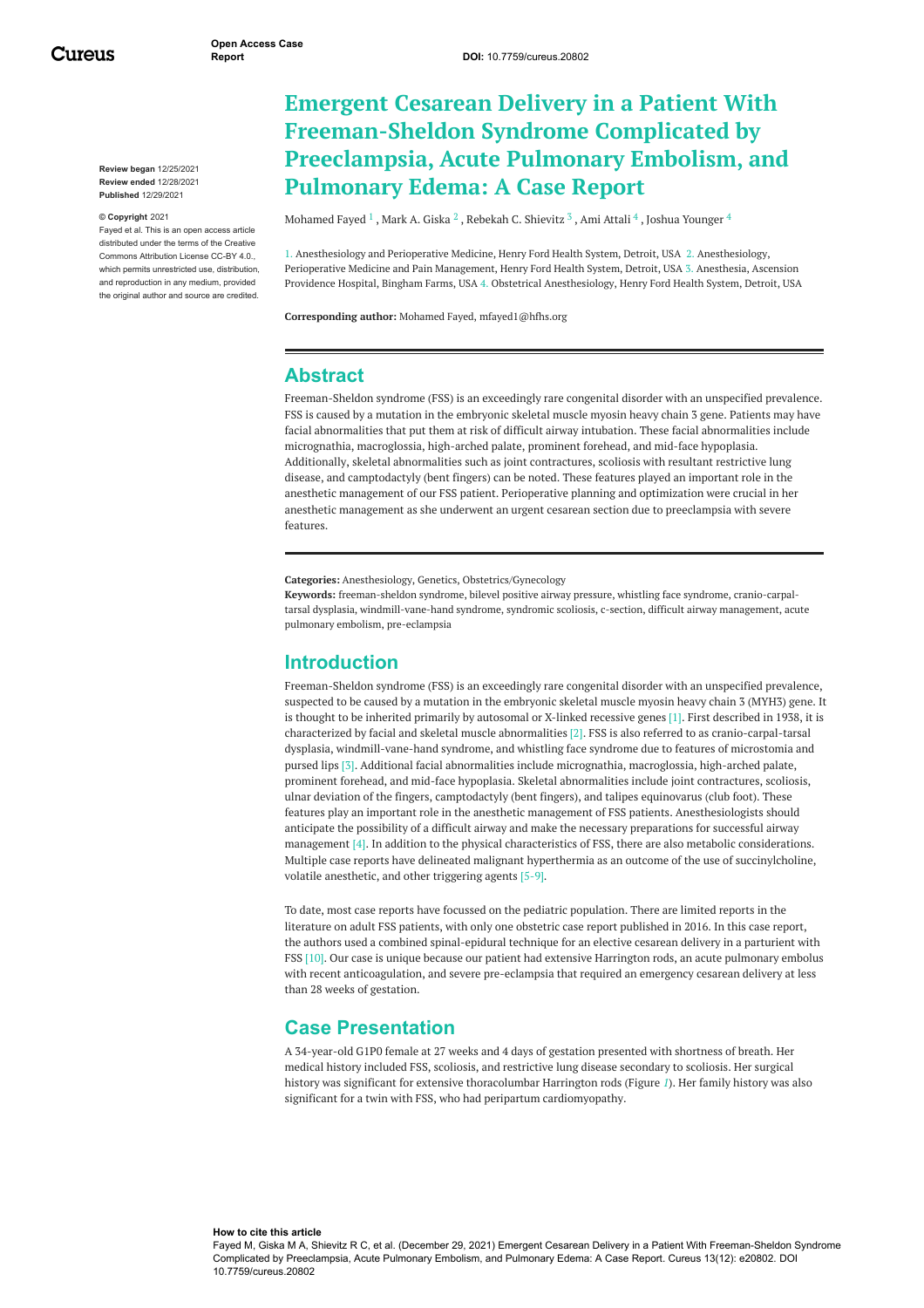<span id="page-2-0"></span>

**FIGURE 1: Chest X-ray.**

On presentation, the patient was hypertensive with an oxygen saturation of 68% on room air, moderate pulmonary vascular congestion on the chest X-ray (Figure *[1](#page-1-0)*), and acute respiratory failure with an arterial carbon dioxide partial pressure of 69 mmHg. Further evaluation revealed a pulmonary embolus involving a left upper lobe sub-segmental pulmonary artery branch without right heart strain (Figure *[2](#page-2-0)*), for which anticoagulation with a heparin infusion was initiated. She was transferred to the Intensive Care Unit (ICU) for further monitoring and supportive care. During this time, her blood pressure remained elevated and her respiratory status continued to decline. She was given supplemental oxygen, and then transitioned to noninvasive ventilation (NIV), with settings of inspiratory positive airway pressure (iPAP) of 25  $\rm cmH^2O$  and expiratory positive airway pressure (ePAP) of 5 cmH<sub>2</sub>O. She was diagnosed with preeclampsia with severe features and was prepared for an urgent cesarean section. The patient received betamethasone for fetal lung maturity and diuretics with furosemide for pulmonary edema. Her heparin infusion was held for four hours to reduce the complications related to hemorrhage in the setting of anticoagulation. An echocardiogram showed normal left and right-sided ventricular functions with no evidence of valvular abnormalities.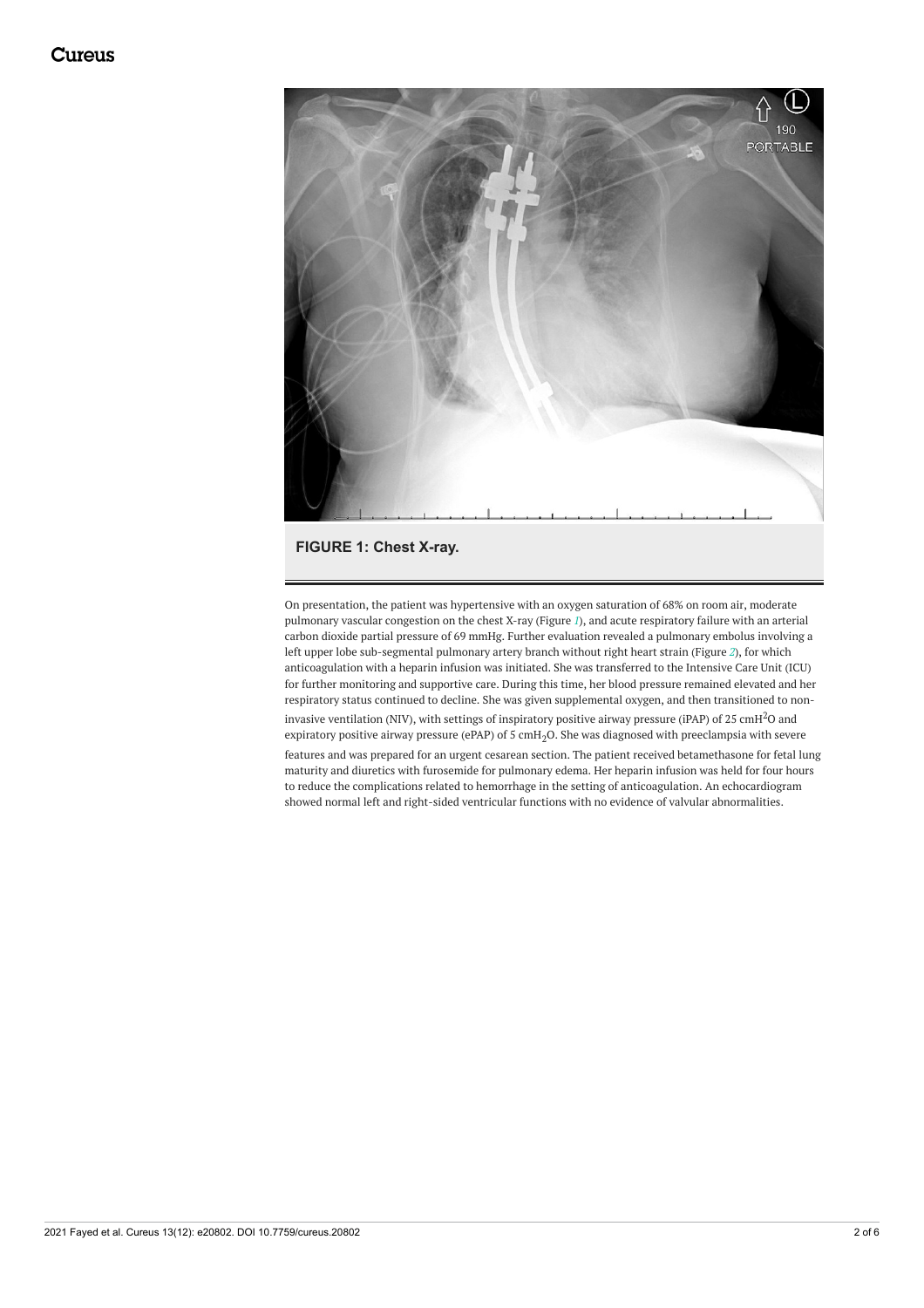# Cureus



# **FIGURE 2: CT pulmonary angiography.**

Red arrow: evidence of a clot in the left upper subsegmental pulmonary artery branch.

CT: computed tomography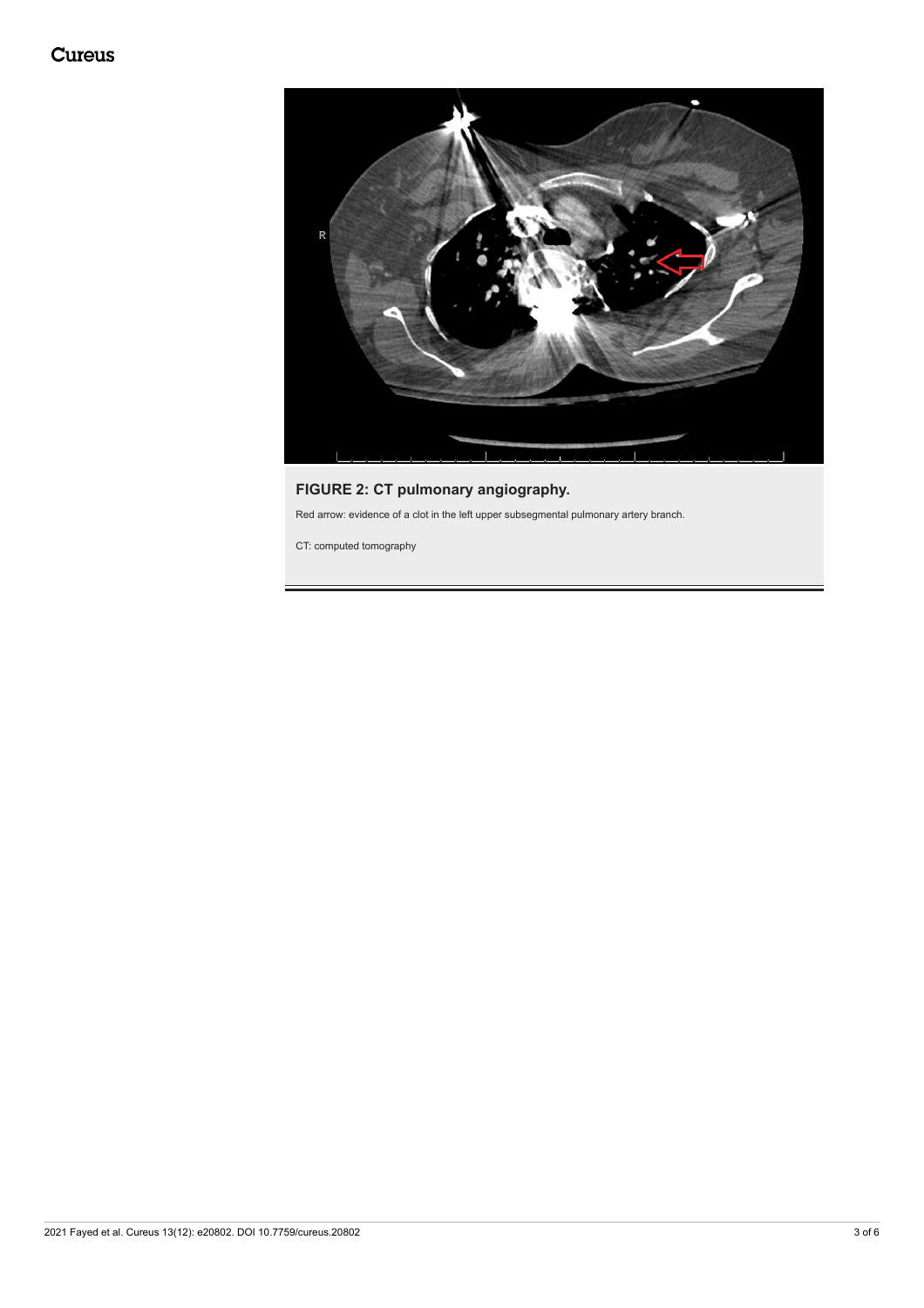<span id="page-4-0"></span>

#### **FIGURE 3: CT of the chest, lung window.**

Blue arrows: evidence of restrictive lung disease with decreased lung volumes.

CT: computed tomography

Physical examination revealed an ill-appearing female in acute respiratory distress with an NIV mask. Her airway examination was notable for a Mallampati grade IV, two finger-breadth thyromental distance, limited mouth opening, and a high-arched palate. Her neck range of motion was unremarkable. She had two largebore peripheral intravenous and an arterial line.

The delivery was scheduled in the operating room suite. The anesthesia machine was prepared with malignant hyperthermia precautions. This included disconnecting all volatile agents, flushing the anesthesia circuit with 10 L per minute oxygen flow through the circuit for over 20 minutes, and replacing the CO<sub>2</sub> absorbent with a new unit. A cooling blanket was also placed on the operating room table. We prepared multiple airway devices including a flexible fiberoptic bronchoscope, laryngeal mask airways of varying sizes, an emergency cricothyrotomy kit, a jet ventilator, and an open surgical tracheostomy tray. The on-call trauma surgeon was on standby to complete a surgical airway if needed.

A multidisciplinary team was present in the operating room, which included the anesthesiologist, obstetrician, trauma surgeon, neonatologist, and nursing team. Upon entry to the operating room, the patient was transferred to the operating room table. Her NIV machine was disconnected, and she was given a simple mask with pressure support of 25 cmH2O. She was further positioned, and the surgical site was prepped and draped for immediate incision after induction of anesthesia. The patient's neck was exposed but not prepped for a potential surgical airway.

She was safely induced using an awake video laryngoscope technique. She was administered 0.2 mg glycopyrrolate to decrease her respiratory secretions. Next, we anesthetized her oropharynx with viscous 4% lidocaine. We tested her glossopharyngeal nerve using a tongue blade. She tolerated the insertion of a size three video laryngoscope blade well, and we used an atomizer with additional local anesthetic as needed. A 6.0 endotracheal tube was easily placed and confirmed on both a physical examination and continuous endtidal CO $_2$ . The patient was then quickly induced with propofol and fentanyl.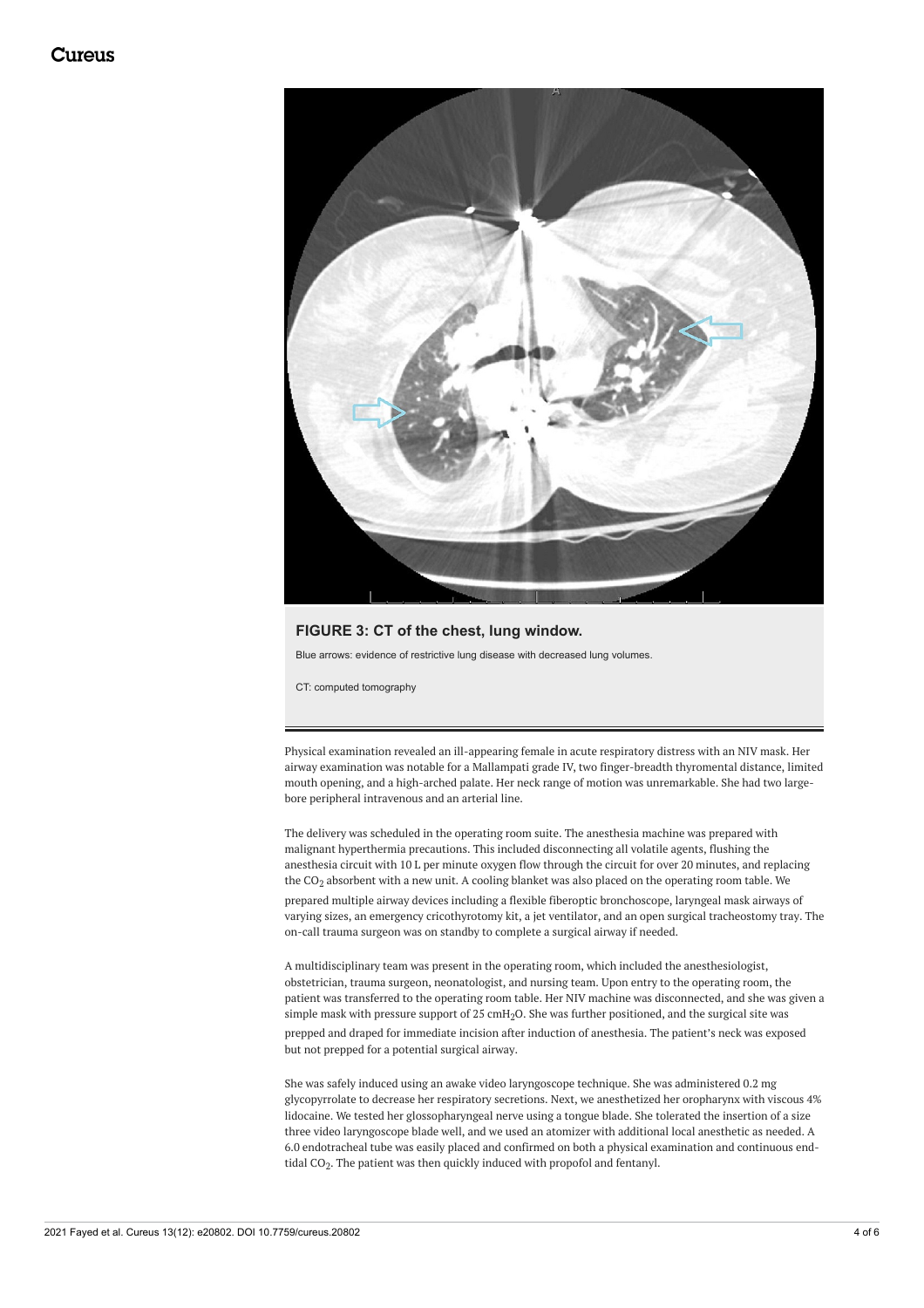As soon as the airway was secured, the obstetrical team performed a cesarean section. A live male neonate weighing 1,135 g was delivered with APGAR scores of 7 at one minute and 9 at five minutes. Hemostasis was readily achieved. Anesthesia was maintained using propofol infusion at a rate of 100-150 µg/kg/minute in addition to 20 mg of ketamine bolus. Muscle relaxant was not used. The rest of the surgical course was unremarkable. After surgical closure, the patient was transferred to the ICU, intubated, and sedated. She was extubated the following day.

Postoperatively, the patient continued to have issues with hypoxia and hypercarbia. She was transitioned from heparin infusion to daily enoxaparin injections as she decided to breastfeed her baby. She has continued to require a home nasal cannula of 2 LPM oxygen during the daytime. At nighttime, she uses an NIV machine with a setting of 25 cmH<sub>2</sub>O iPAP and 5 cmH<sub>2</sub>O ePAP for her hypercarbia. She uses an albuterol inhaler as needed. She is under follow-up with the pulmonary clinic, which has appreciated both chronic restrictive and obstructive pulmonary disease (Table *[1](#page-4-0)*). She is still undergoing outpatient treatment to optimize her respiratory status.

|                       | <b>Result</b>      | <b>Reference</b>    | % of reference |
|-----------------------|--------------------|---------------------|----------------|
| Spirometry            |                    |                     |                |
| <b>FVC</b>            | 0.82L              | 3.26 L              | 25%            |
| FEV <sub>1</sub>      | 0.60L              | 2.74L               | 22%            |
| FEV <sub>1</sub> /FVC | 72%                | 84%                 |                |
| Diffusion capacity    |                    |                     |                |
| <b>DLCO</b>           | 8.0 mL/mmHg/minute | 22.9 mL/mmHg/minute | 35%            |
| <b>DLCO/VA</b>        | 5.7 mL/mmHg/minute | 5.0 mL/mmHg/minute  | 113%           |

#### **TABLE 1: Findings of the pulmonary function test.**

FVC: forced vital capacity; FEV1: forced expiratory volume in the first second; DLCO: diffusion capacity for carbon monoxide; VA: alveolar volume

### **Discussion**

There were many anesthetic challenges involved with this case. In an emergent situation, we needed to optimize her compromised cardiopulmonary disorder. Her heparin infusion was held to control surgical bleeding. In the setting of hypertension and tenuous blood pressure readings, we utilized an arterial line. This allowed for repeated arterial blood gas sampling to monitor her respiratory status. In addition, we had two large-bore peripheral intravenous lines to ensure rapid delivery of fluids and blood products if needed.

While the patient's history of thoracolumbar Harrington rods did not contradict the use of neuraxial anesthesia, the neuraxial spread of local anesthesia was more likely to be poor. There was a high chance of failure of the epidural to function optimally during delivery. If this were to occur, with any possible coinciding maternal respiratory distress or fetal distress, then an emergent airway would have been needed and the outcome would be potentially catastrophic. In addition, our patient needed heparin infusion to treat her pulmonary embolism, and neuraxial anesthesia might delay restarting heparin infusion. We chose to safely secure the patient's airway as she was awake and spontaneously breathing and used general anesthesia with an endotracheal tube. This allowed us to minimize the potential need for an emergent airway in an uncontrolled state.

One of the most challenging aspects of completing awake intubations is delivering an anesthetic that allows for spontaneous ventilation and sedation. Our key to success was keeping our induction simple and communicating effectively with our patient. We talked extensively to our patient preoperatively that awake intubation would be the safest for her, and discussed what she might feel, hear, and experience during this technique. Though there are multiple ways to anesthetize the airway for awake intubation including inhalation, induction with sevoflurane is frequently employed for intubation of patients with a difficult airway, but this was contraindicated in our patient because of the risk of malignant hyperthermia [5-9].

A multidisciplinary approach is needed when patients have multiple complex issues such as FSS with preeclampsia, pulmonary edema, and a pulmonary embolus. After a discussion with the obstetrics team, we decided to keep our patient intubated. We felt that there would be a risk of postoperative respiratory compromise given her pulmonary embolus and increasing NIV settings. We did not feel these would resolve immediately after delivery. She was safely extubated the following day. However, she has continued to